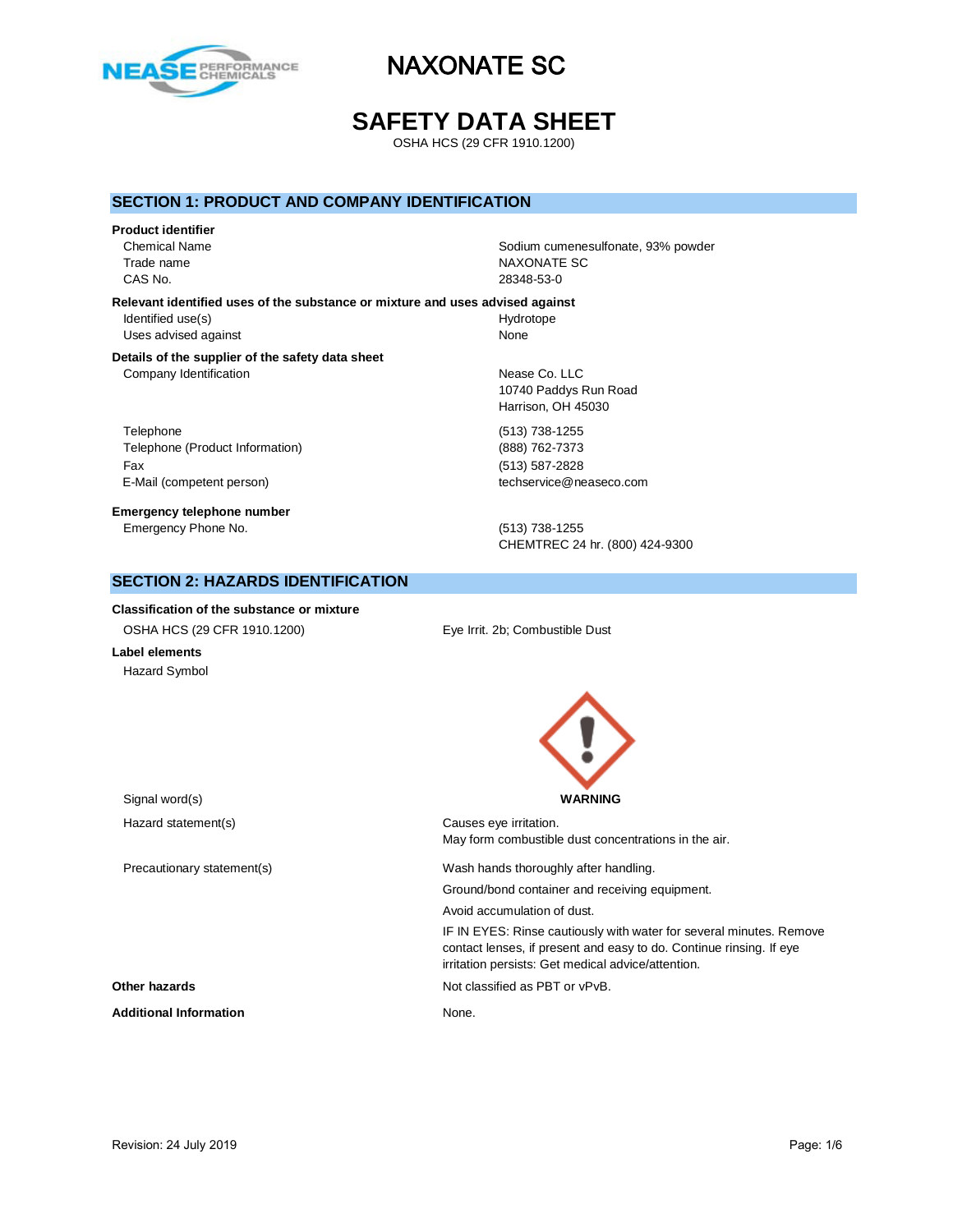

# **SECTION 3: COMPOSITION/INFORMATION ON INGREDIENTS**

| Hazardous ingredient(s) | $%$ W/W | CAS No.    | Hazard statement(s)    |
|-------------------------|---------|------------|------------------------|
| Sodium cumenesulfonate  | $>93\%$ | 28348-53-0 | Causes eye irritation. |
| Sodium sulfate          | $< 5\%$ | 7757-82-6  | None                   |
| Water                   | $<$ 3%  | 7732-18-5  | None                   |

**Additional Information -** None

# **SECTION 4: FIRST AID MEASURES**

| Description of first aid measures                                             |                                                                                                                                                                                                                    |
|-------------------------------------------------------------------------------|--------------------------------------------------------------------------------------------------------------------------------------------------------------------------------------------------------------------|
| Inhalation                                                                    | Remove to fresh air and keep at rest in a position comfortable for breathing.<br>If breathing is laboured, administer oxygen. If breathing has stopped, apply<br>artificial respiration.                           |
| <b>Skin Contact</b>                                                           | Wash affected skin with plenty of water. Continue to wash the affected area<br>for at least 15 minutes.                                                                                                            |
| Eye Contact                                                                   | Immediately flush eyes for at least 15 minutes. Hold eye open and rinse<br>slowly and gently with water. Continue rinsing. Seek medical treatment when<br>anyone has symptoms apparently due to contact with eyes. |
| Ingestion                                                                     | Drink two glasses of water. Call a physician. If swallowed, and the victim is<br>conscious and alert, induce vomiting immediately, as directed by medical<br>personnel.                                            |
| Most important symptoms and effects, both<br>acute and delayed                | None                                                                                                                                                                                                               |
| Indication of any immediate medical attention<br>and special treatment needed | <b>None</b>                                                                                                                                                                                                        |

## **SECTION 5: FIRE-FIGHTING MEASURES**

| <b>Extinguishing media</b>                                       |                                                                                                          |  |  |
|------------------------------------------------------------------|----------------------------------------------------------------------------------------------------------|--|--|
| -Suitable Extinguishing Media<br>-Unsuitable Extinguishing Media | Extinguish with waterspray, dry chemical, sand or carbon dioxide.<br>None anticipated.                   |  |  |
| Special hazards arising from the substance or<br>mixture         | None anticipated.                                                                                        |  |  |
| <b>Advice for fire-fighters</b>                                  | Fire fighters should wear complete protective clothing including self-<br>contained breathing apparatus. |  |  |

## **SECTION 6: ACCIDENTAL RELEASE MEASURES**

| Personal precautions, protective equipment<br>and emergency procedures | Put on protective equipment before entering danger area.                                                                                                                                       |
|------------------------------------------------------------------------|------------------------------------------------------------------------------------------------------------------------------------------------------------------------------------------------|
| <b>Environmental precautions</b>                                       | Do not allow to enter drains, sewers or watercourses.                                                                                                                                          |
| Methods and material for containment and<br>cleaning up                | Sweep up spilled substance but avoid breathing dust. Transfer to a container<br>for disposal or recovery. Wash the spillage area with water. If possible<br>prevent water running into sewers. |
| Reference to other sections<br><b>Additional Information</b>           | None<br>None                                                                                                                                                                                   |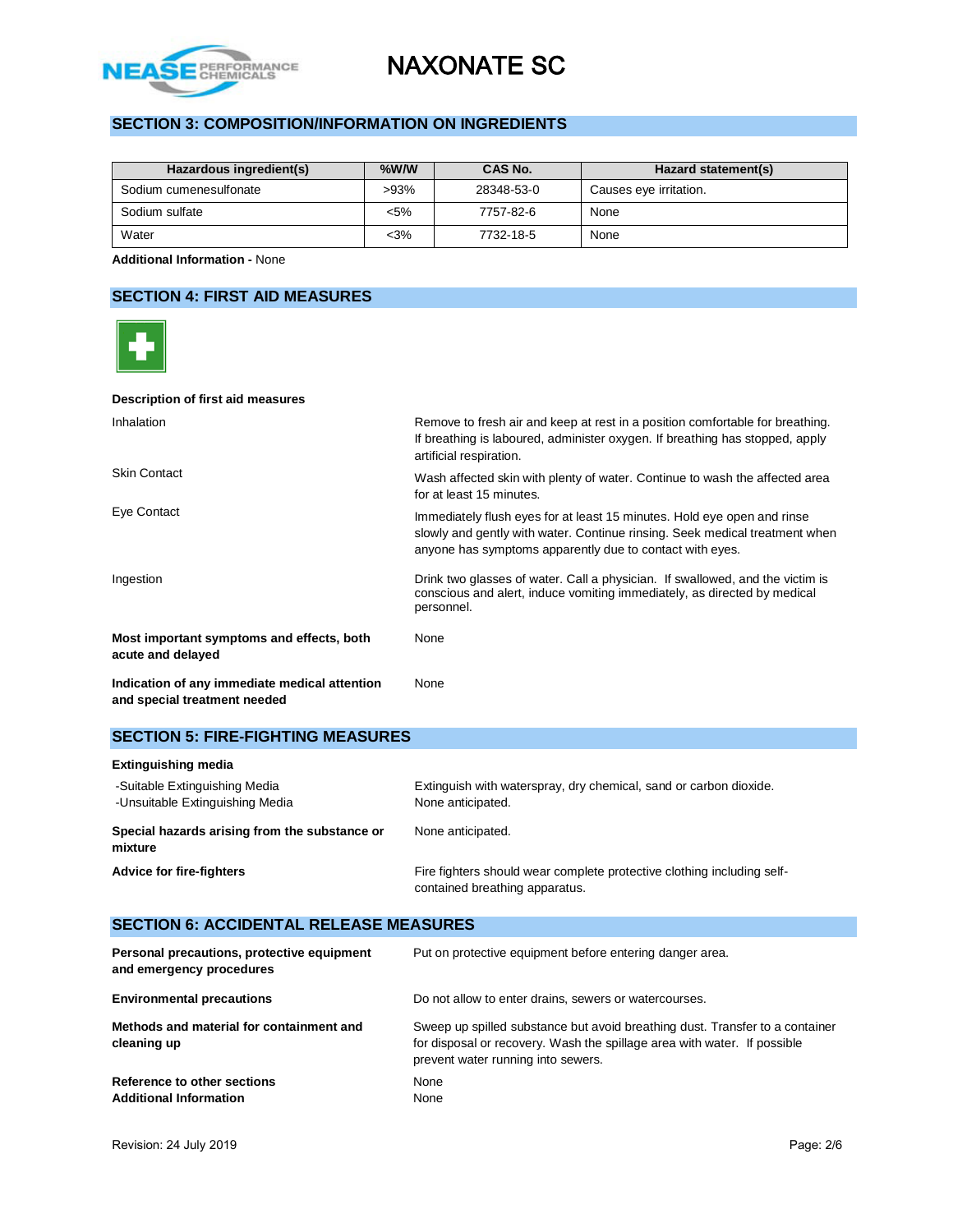

# **SECTION 7: HANDLING AND STORAGE**

| Precautions for safe handling                                | Do not get in eyes. Ground/bond container and receiving equipment. Avoid<br>accumulation of dust. If permitted to accumulate, these fines or dust can,<br>under certain conditions, pose an explosion hazard. |
|--------------------------------------------------------------|---------------------------------------------------------------------------------------------------------------------------------------------------------------------------------------------------------------|
| Conditions for safe storage, including any incompatibilities |                                                                                                                                                                                                               |
| -Storage Temperature<br>-Incompatible materials              | Store at room temperature.<br>Keep away from oxidising agents. Keep container tightly closed and dry.                                                                                                         |
| Specific end use(s)                                          | Hydrotope                                                                                                                                                                                                     |

# **SECTION 8: EXPOSURE CONTROLS/PERSONAL PROTECTION**

### **Control parameters**

### **Occupational exposure limits**

|                                                                  |         |            | LTEL (8 hr TWA ppm)<br>STEL (ppm) |                                                                                           |                    |                                                                    |
|------------------------------------------------------------------|---------|------------|-----------------------------------|-------------------------------------------------------------------------------------------|--------------------|--------------------------------------------------------------------|
| <b>SUBSTANCE.</b>                                                | CAS No. | PEL (OSHA) | <b>TLV (ACGIH)</b>                | PEL (OSHA)                                                                                | <b>TLV (ACGIH)</b> | Note:                                                              |
| None                                                             | -----   |            |                                   |                                                                                           | --------           | -----                                                              |
| <b>Recommended monitoring method</b><br><b>Exposure controls</b> |         |            | None                              |                                                                                           |                    |                                                                    |
| Appropriate engineering controls                                 |         |            |                                   | Not normally required.                                                                    |                    |                                                                    |
| <b>Personal protection equipment</b>                             |         |            |                                   |                                                                                           |                    |                                                                    |
| Eye/face protection                                              |         |            |                                   | Safety spectacles / goggles                                                               |                    |                                                                    |
|                                                                  |         |            |                                   |                                                                                           |                    |                                                                    |
| Skin protection (Hand protection/ Other)                         |         |            | rubber).                          |                                                                                           |                    | The following to be used as necessary: Gloves (Neoprene or Natural |
| Respiratory protection                                           |         |            |                                   | No personal respiratory protective equipment normally required.                           |                    |                                                                    |
| Thermal hazards                                                  |         |            |                                   | Not normally required. Use gloves with insulation for thermal<br>protection, when needed. |                    |                                                                    |
| <b>Environmental Exposure Controls</b>                           |         |            |                                   | Do not allow to enter drains, sewers or watercourses.                                     |                    |                                                                    |
| <b>SECTION 9: PHYSICAL AND CHEMICAL PROPERTIES</b>               |         |            |                                   |                                                                                           |                    |                                                                    |

# **Information on basic physical and chemical properties**

Appearance **Powder** Colour Milky white Odourless. Contact the Contract of the Contract of Contract of Contract of Contract of Contract of Contract of Contract of Contract of Contract of Contract of Contract of Contract of Contract of Contract of Contract of Con Odour Threshold (ppm) Not available. pH (Value) 6-9 (45% solution) Melting Point (°C) / Freezing Point (°C)  $>300$ <br>Boiling point/boiling range (°C):  $\blacksquare$ Boiling point/boiling range (°C): Flash Point (°C) Not applicable. Evaporation rate **Not applicable**.

Revision: 24 July 2019 **Page: 3/6** Page: 3/6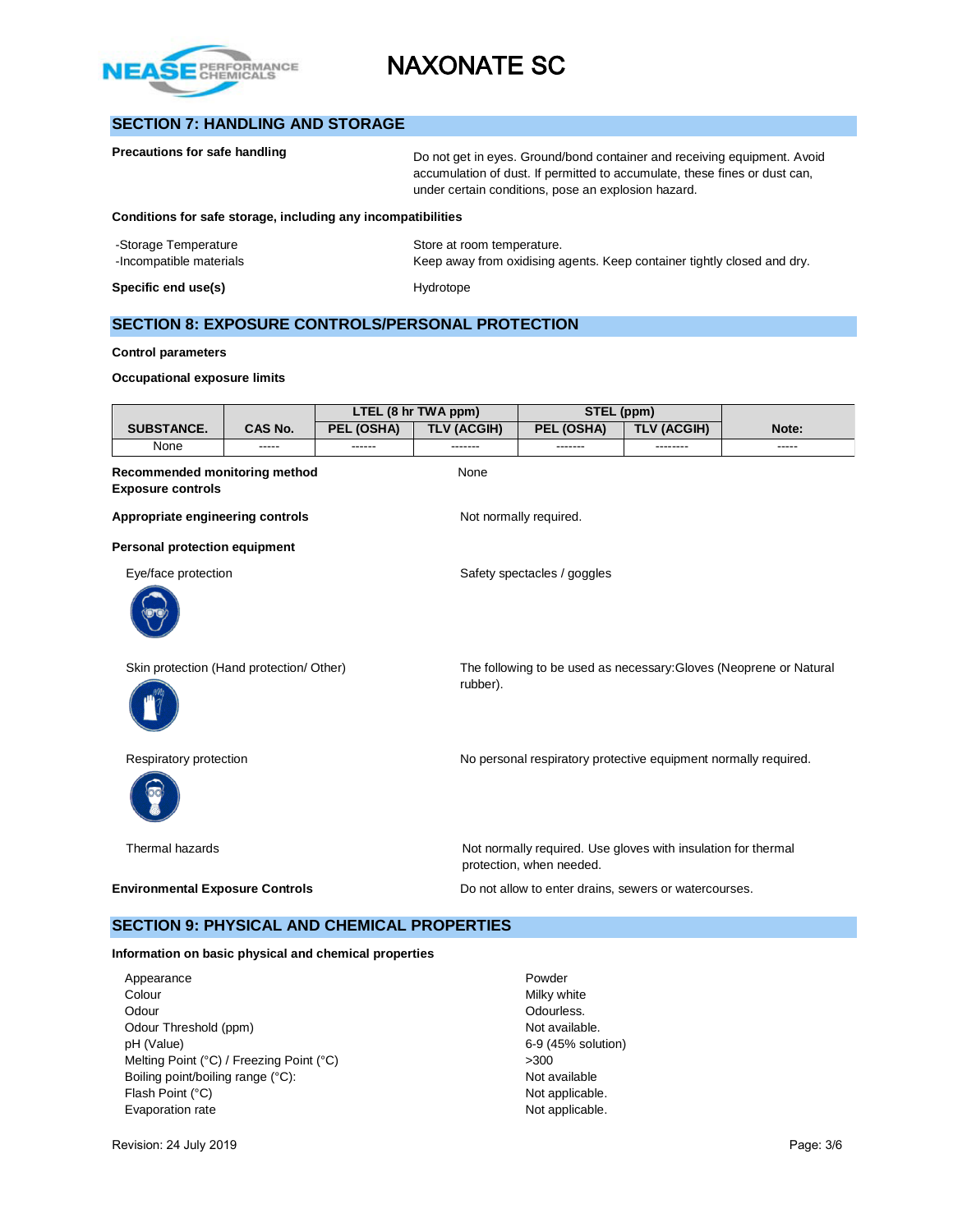

Flammability (solid, gas) Not applicable. Explosive limit ranges **Not available**. Vapour Pressure (Pascal) and the contract of the United States of Low Vapour Density (Air=1) Not available Density (g/ml) 0.33-0.40<br>Solubility (Water) Soluble Solubility (Water) Solubility (Other) Not available. Partition Coefficient (n-Octanol/water) Not available. Auto Ignition Temperature (°C) and the contract of the Not available. Decomposition Temperature (°C) Not available. Kinematic Viscosity (cSt) @ 40°C Not available Not available Explosive properties Not explosive. Oxidising properties Not oxidising.

**Other information Not available. Other information** 

### **SECTION 10: STABILITY AND REACTIVITY**

| Reactivity                                | Stable under normal conditions.                  |  |
|-------------------------------------------|--------------------------------------------------|--|
| <b>Chemical stability</b>                 | Stable.                                          |  |
| Possibility of hazardous reactions        | None anticipated.                                |  |
| <b>Conditions to avoid</b>                | Incompatible materials.                          |  |
| Incompatible materials                    | Reacts with oxidizers.                           |  |
| <b>Hazardous Decomposition Product(s)</b> | Carbon monoxide, Carbon dioxide, Sulphur oxides, |  |

### **SECTION 11: TOXICOLOGICAL INFORMATION**

**Exposure routes:** Inhalation**,** Skin Contact**,** Eye Contact

**Substances in preparations / mixtures**

sodium cumenesulphonate (CAS# 28348-53-0):

| <b>Acute toxicity</b>                                             | Oral: LD50 $>$ 7000 mg/kg-bw                                                    |
|-------------------------------------------------------------------|---------------------------------------------------------------------------------|
|                                                                   | Dermal: $LD50 > 2000$ mg/kg-bw                                                  |
|                                                                   | Inhalation: $LC50 > 6.41$ mg/l 232 min (By analogy with similar<br>materials)   |
| <b>Irritation/Corrosivity</b>                                     | Causes eye irritation.                                                          |
| <b>Sensitization</b>                                              | It is not a skin sensitizer.                                                    |
| <b>Repeated dose toxicity (By analogy with similar materials)</b> | NOAEL: > 763 active ingredient/kg bw/day (in diet for 90 days, in<br>diet, rat) |
| <b>Carcinogenicity</b> (By analogy with similar materials)        | It is unlikely to present a carcinogenic hazard to man.                         |

| <b>NTP</b> | <b>IARC</b> | <b>ACGIH</b> | OCHA<br>JJNA | <b>NIOSH</b> |
|------------|-------------|--------------|--------------|--------------|
| No.        | No.         | No.          | No.          | No.          |

### **Mutagenicity** (By analogy with similar materials) There is no evidence of mutagenic potential.

**Toxicity for reproduction** (By analogy with similar materials) None anticipated

### **SECTION 12: ECOLOGICAL INFORMATION**

Toxicity - Substances in preparations / mixtures

sodium cumenesulphonate (CAS# 28348-53-0) - By analogy with similar materials:

Short term LC50 (96 hour): > 1000 mg/L (*Oncorhynchus mykiss*) EC50 (48 hour): 54 mg/l (*Daphnia magna,* mobility*)*  EC50 (96 hour): > 230 mg/l (*Pseudokirchnerella subcapitata*)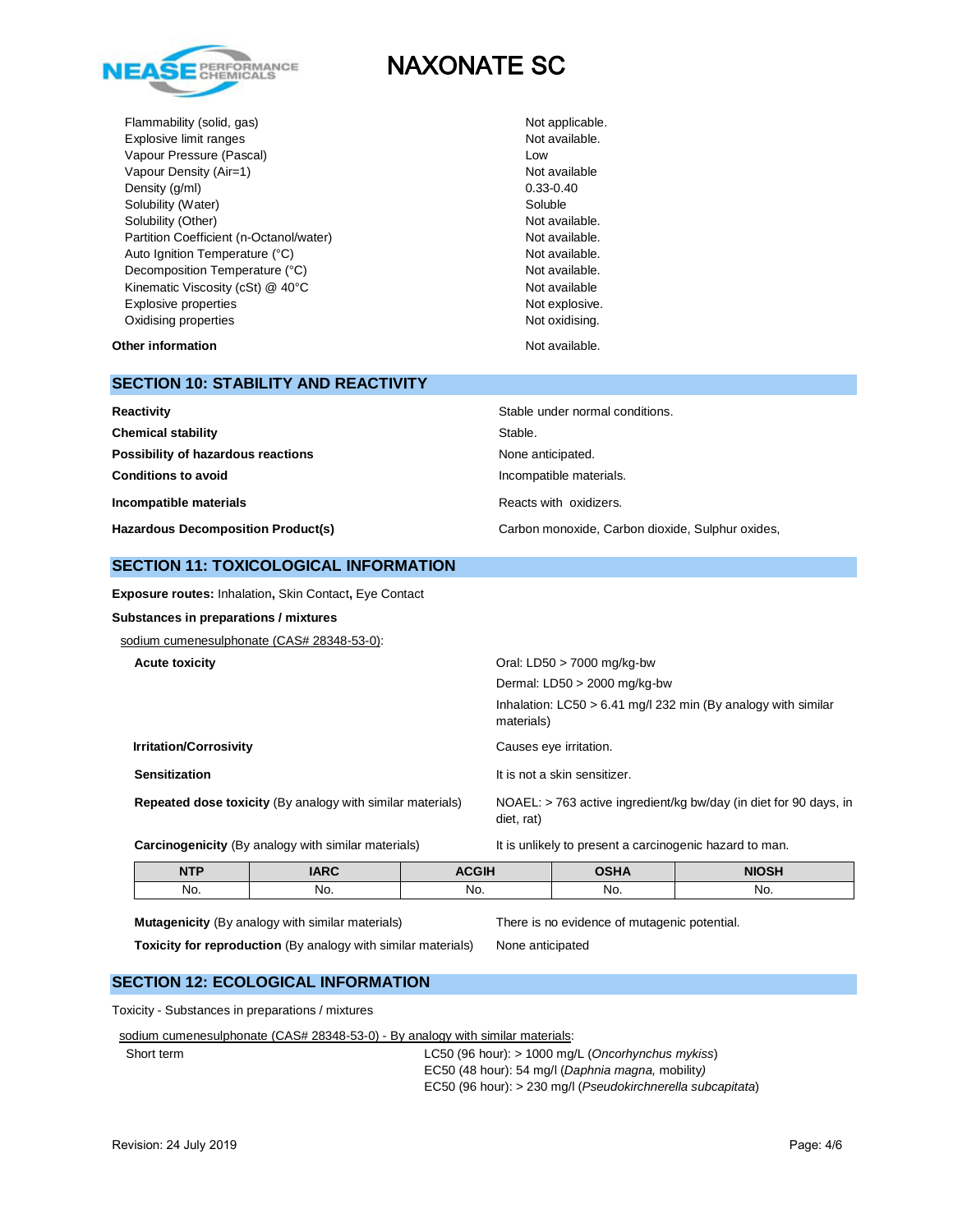

**Persistence and degradability Bioaccumulative potential Mobility in soil Results of PBT and vPvB assessment Other adverse effects** 

# NAXONATE SC

Long Term Scientifically unjustified

| Readily biodegradable          |
|--------------------------------|
| Not available.                 |
| Not available.                 |
| Not classified as PBT or vPvB. |
| None known.                    |

### **SECTION 13: DISPOSAL CONSIDERATIONS**

**Waste treatment methods** Disposal should be in accordance with local, state or national legislation. Consult an accredited waste disposal contractor or the local authority for advice.

> **Air transport (ICAO/IATA)**

Additional Information **None known.** None known.

### **SECTION 14: TRANSPORT INFORMATION**

**Land transport (U.S. DOT) Sea transport (IMDG) UN number Not classified as dangerous for transport Proper Shipping Name Transport hazard class(es) Packing group Hazard label(s) Environmental hazards Special precautions for user**

**Transport in bulk according to Annex II of MARPOL73/78 and the IBC Code:** 

### **SECTION 15: REGULATORY INFORMATION**

**Safety, health and environmental regulations/legislation specific for the substance or mixture:**

**TSCA (Toxic Substance Control Act) -** Inventory Status**: On active TSCA list Canada Domestic Substance List (DSL)** - Listed

**Designated Hazardous Substances and Reportable Quantities (40 CFR 302.4)**:

| <b>Chamir</b><br><b>Name</b> | $\sim$ NA<br>.<br>IV. | %wt.  | DC.   |
|------------------------------|-----------------------|-------|-------|
| None                         |                       |       |       |
|                              | -----                 | ----  | ----- |
|                              | -----                 | _____ | _____ |

**SARA 311/312 - Hazard Categories:**

 $\boxtimes$  Fire  $\Box$  Sudden Release  $\Box$  Reactivity  $\Box$  Immediate (acute)  $\Box$  Chronic (delayed)

### **SARA 313 - Toxic Chemicals (40 CFR 372):**

| <b>Chemical Name</b> | <b>CAS No.</b>    | <b>Typical %wt.</b> |
|----------------------|-------------------|---------------------|
| <b>None</b>          | ------<br>------- | -----<br>------     |

### **SARA 302 - Extremely Hazardous Substances(40 CFR 355):**

| <b>Chemical Name</b>         | AS No.              | al %wt.<br>Tvr<br>sar |
|------------------------------|---------------------|-----------------------|
| None<br>$\sim$ $\sim$ $\sim$ | -------<br>-------- | ----<br>_____         |

## **SECTION 16: OTHER INFORMATION**

**The following sections contain revisions or new statements:** 15 **Date of preparation:** July 24, 2019